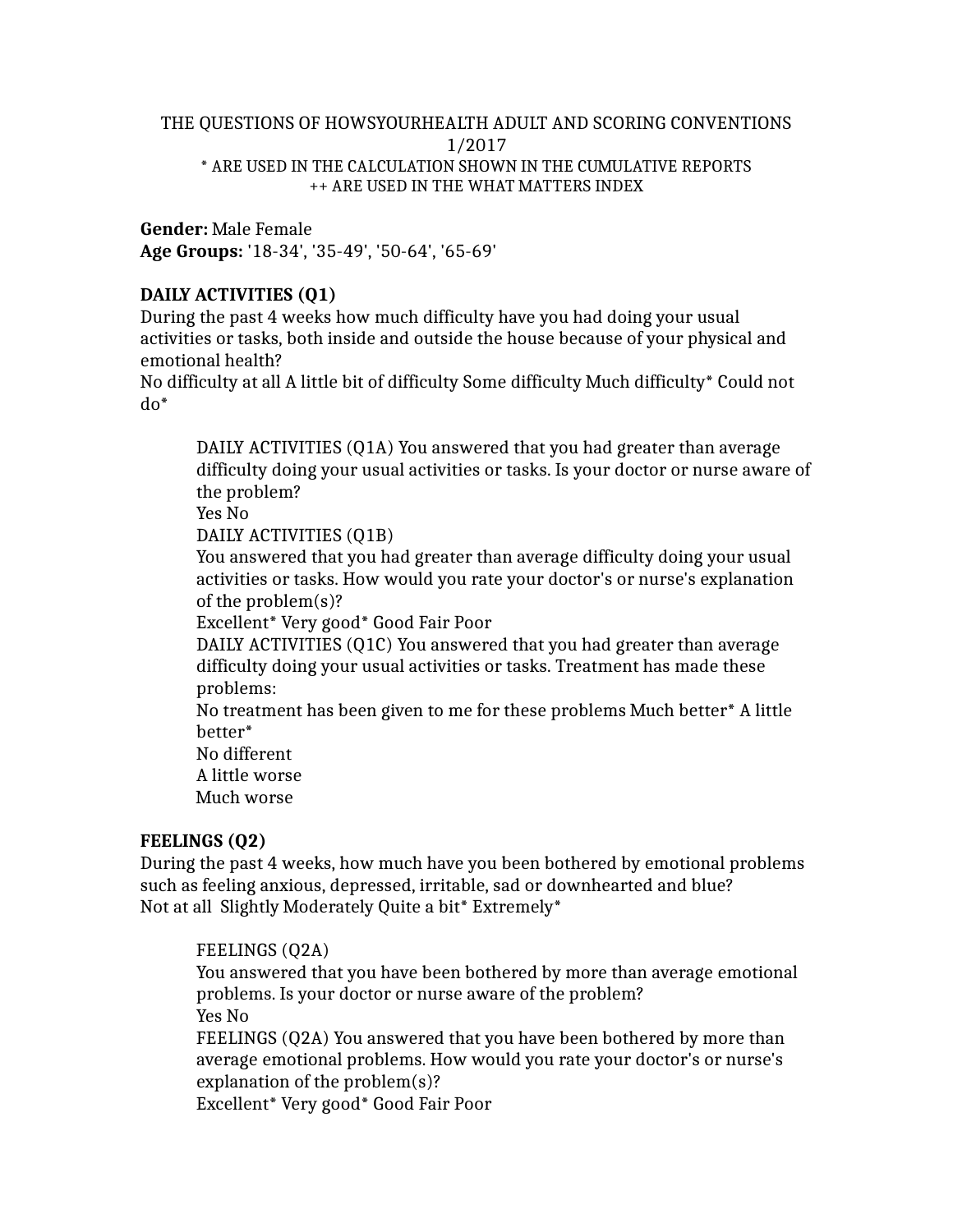FEELINGS (Q2C) You answered that you have been bothered by more than average emotional problems. Treatment has made these problems: No treatment has been given to me for these problems Much better\* A little better\* No different A little worse Much worse

### **SOCIAL ACTIVITIES (Q3)**

During the past 4 weeks, has your physical and emotional health limited your social activities with family friends, neighbors or groups?

Not at all Slightly Moderately Quite a bit\* Extremely\*

SOCIAL ACTIVITIES (Q3A) You answered that your social activities have been limited more than average. Is your doctor or nurse aware of the problem? Yes

No

SOCIAL ACTIVITIES (Q3B) You answered that your social activities have been limited more than average. How would you rate your doctor's or nurse's explanation of the problem(s)?

Excellent\* Very good\* Good Fair Poor

SOCIAL ACTIVITIES (Q3C) You answered that your social activities have been limited more than average. Treatment has made these problems:

No treatment has been given to me for these problems

Much better\* A little better\* No different A little worse Much worse

# **PAIN (Q4)**

During the past 4 weeks, how much bodily pain have you generally had? No pain Very mild pain Mild pain Moderate pain\***++** Severe pain\***++**

PAIN (Q4A)

You answered that you had greater than average bodily pain. Is your doctor or nurse aware of the problem?

Yes No

PAIN (Q4B)

You answered that you had greater than average bodily pain. How would you rate your doctor's or nurse's explanation of the problem(s)?

Excellent\* Very good\* Good Fair Poor

PAIN (Q4C) You answered that you had greater than average bodily pain. Treatment has made these problems:

No treatment has been given to me for these problems Much better\* A little better\* No different A little worse Much worse

# **SOCIAL SUPPORT (Q5)**

During the past 4 weeks, was someone available to help you if you needed and wanted help? For example, if you: felt very nervous, lonely or blue; got sick and had to stay in bed; needed someone to talk to; needed help with daily chores; or needed help just taking care of yourself

Yes, as much as I wanted Yes, quite a bit Yes, some Yes, a little\* No, not at all\*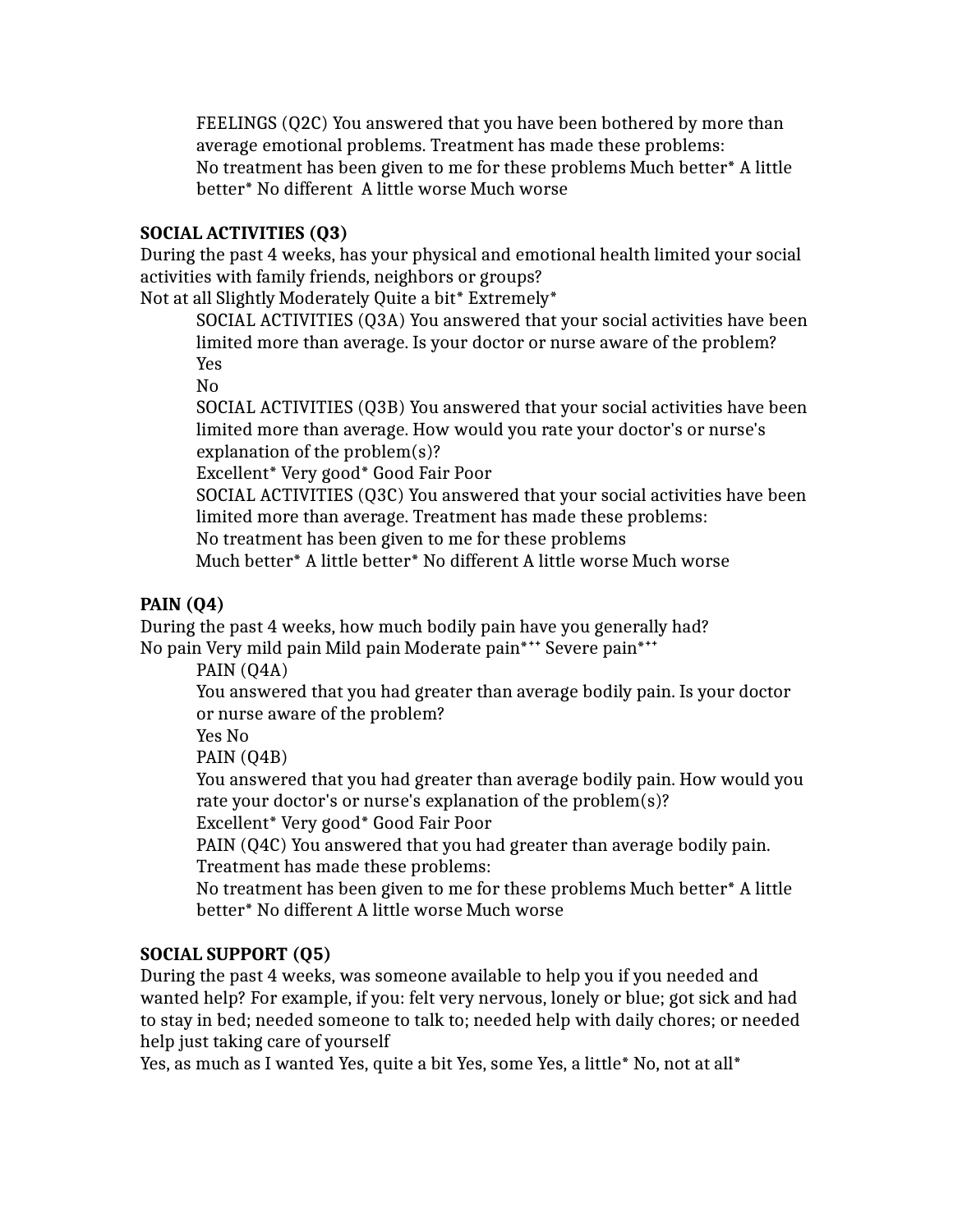## SOCIAL SUPPORT (Q5A)

You answered that you had very little or no social support. Is your doctor or nurse aware of the problem?

Yes No

SOCIAL SUPPORT (Q5B) You answered that you had very little or no social support. How would you rate your doctor's explanation of the problem(s)? Excellent\* Very good\* Good Fair Poor

SOCIAL SUPPORT (Q5C) You answered that you had very little or no social support. Treatment has made these problems:

No treatment has been given to me for these problems Much better\* A little better\* No different A little worse Much worse

# **PHYSICAL FITNESS (Q6)**

During the past 4 weeks, what was the hardest physical activity you could do for at least 2 minutes

Very heavy Heavy Moderate Light\* Very light\*

PHYSICAL FITNESS (Q6A)

You answered that you had greater than average difficulty doing physical activities. Is your doctor or nurse aware of the problem?

Yes No

PHYSICAL FITNESS (Q6B)

You answered that you had greater than average difficulty doing physical activities. How would you rate your doctor's or nurse's explanation of the problem(s)?

Excellent\* Very good\* Good Fair Poor

PHYSICAL FITNESS (Q6C) You answered that you had greater than average difficulty doing physical activities.

Treatment has made these problems: No treatment has been given to me for these problems Much better\* A little better\* No different A little worse Much worse

How often during the PAST FOUR WEEKS have you been **bothered** by any of the following problems?

Never Seldom Sometimes Often\* Always\*

Trouble urinating or wetting (Q7) Headache (Q7-1) Stomach or abdominal pains (Q7-2) Dizzy spells, tiredness or fatigue (Q7-3) Chest pains (Q7-4) Eating or weight problems (Q7-6) Skin problems (Q7-7) Trouble urinating (Q7-8) Sexual problems (Q7-9) Asthma or breathing problems (Q7-10) Joint pains (Q7-11) Backaches (Q7-12) Trouble sleeping (Q7-13) Foot trouble (Q7- 14) If Female - Menstrual or menopausal problems (Q7-5) Dizzy when standing up, trouble eating well, teeth or denture problems

Do you have any **concerns** about: (Please mark all that apply)\*

Violence or abuse (Q8-1) Sexual issues or birth control (Q8-2) AIDS and other sexually transmitted diseases (Q8-3) How to make the health care system work better for you (Q8-4) Substance abuse (beer, wine, drugs) (Q8-5)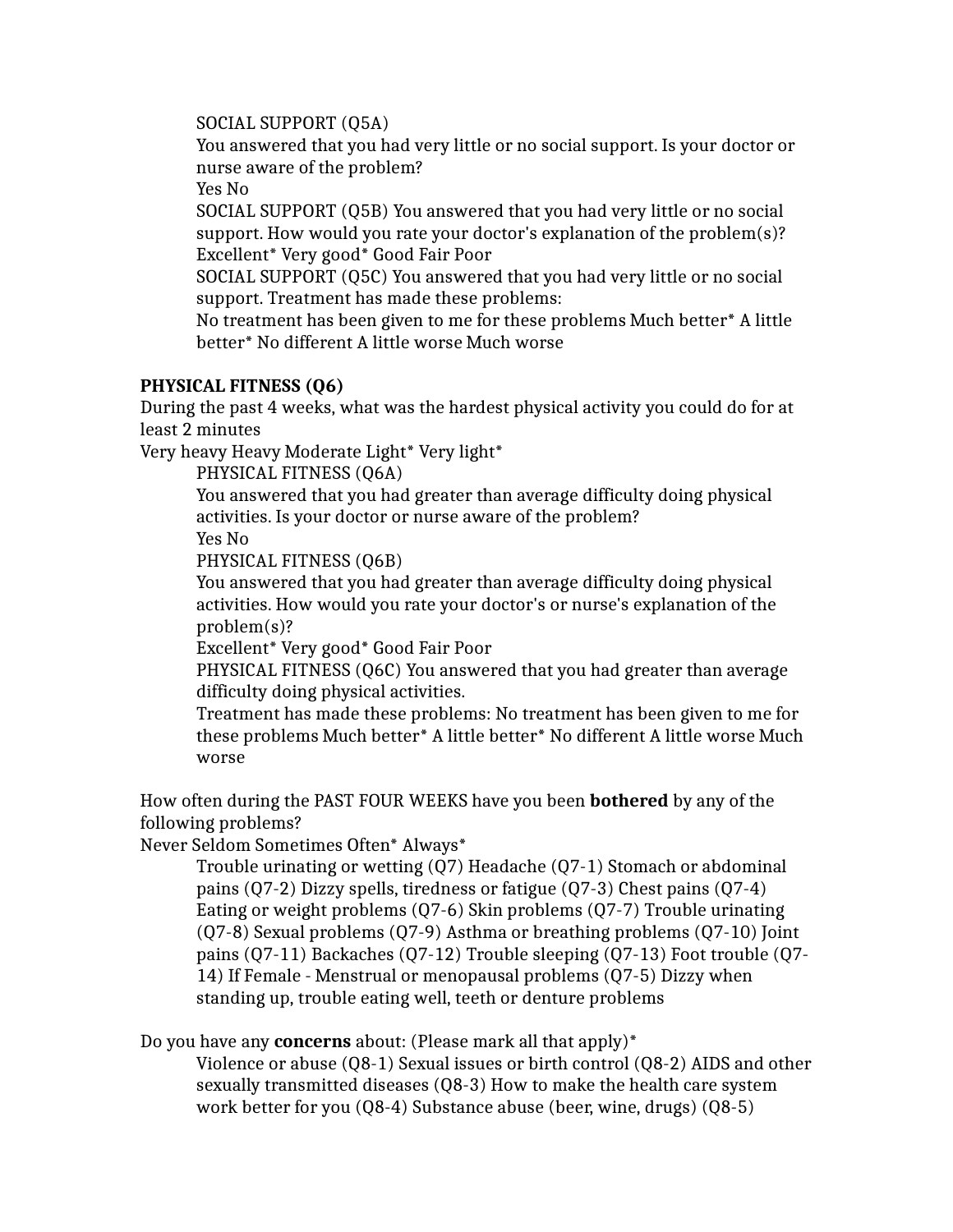Exercise and nutrition needs (Q8-6) Preventing injuries or accidents (Q8-7) Preventing cancer and heart disease (Q8-8) Ear, eye or mouth care (Q8-9)

Has a doctor told you that you have any of these **problems**: (Please mark all that apply)

High blood pressure (Q9-1) Heart trouble or hardening of the arteries (Q9-2) (Sugar) Diabetes (Q9-3) Arthritis (Q9-4) Asthma, bronchitis or emphysema (Q9-5) Serious obesity (more than 15% overweight) (Q9-6)

## **You checked that you have high blood pressure, heart trouble, diabetes, or breathing problems.**

In the past year have you been in the **hospital or visited an emergency room** because of any of these problems? (Q9A) Yes\* No

In general, how would you rate the **information** given to you about these problem(s) by your doctor or a nurse? (Q9B) Excellent\* Very Good\* Good Fair Poor I do not remember receiving any information

In general, how much have any of the doctors or nurses **helped** you live with these problems? (Q9C) A lot\* Some A little Not much I have not needed any help

Do you think that any of your **pills are making you sick**? (Q9D) Yes\***++** No Maybe, I am not sure\***++** I am not taking any pills

### What is your **weight** in pounds (kilograms)? (5 BMI)

less than 100 (45) 100-120 (46-55) 121-140 (56-64) 141-160 (65-73) 161-180 (74-82) 181-200 (83-91) 201-220 (92-100) 221-240 (101-109) 240 or more (>110)

What is your **height** in inches (within 2 inches)? (5 BMI) Feet: Inches:

Have your **parents, brothers or sisters had any of these problems** before they were 65 years of age: (Please mark all that apply) Heart trouble or hardening of the arteries (Q10-1) (Sugar) Diabetes (Q10-2) Cancer

(Q10-3) High fat (cholesterol) in the blood (Q10-4) Any other family disease (Q10-5) Are you a **smoker?** (Q11)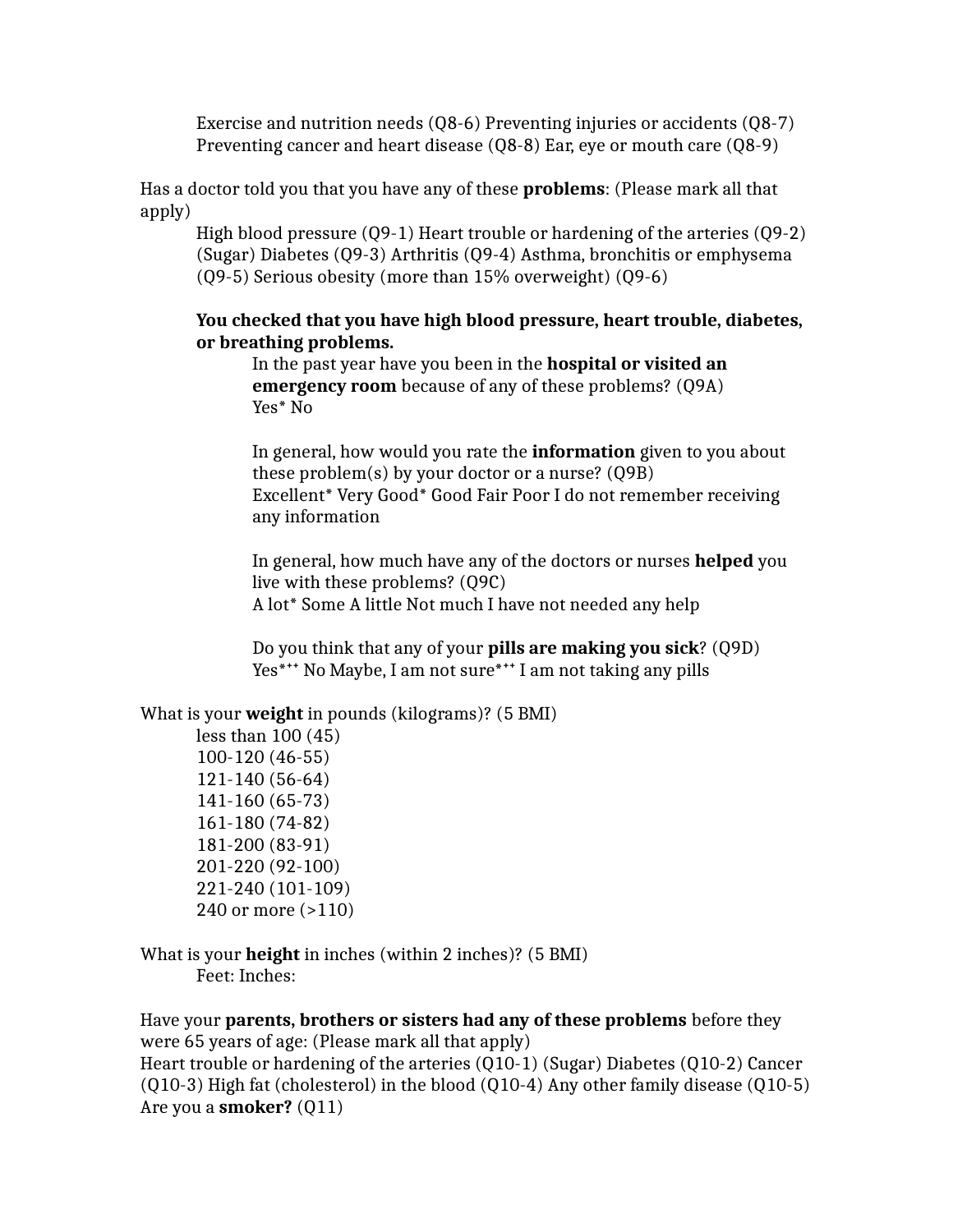No Yes, and I might quit\* Yes, but I'm not ready to quit\*

Do you have **enough money** to buy the things that you need to live everyday such as food, clothing, or housing? (Q12) Yes, always Sometimes\* No\*

How many different **prescription medications** are you currently taking more than three days a week? (Q13) None 1-2, 3-5\* More than 5\***++**

# **HEALTHY EATING**

How often do you eat food that is healthy (such as fresh fruits, fish and vegetables) instead of unhealthy food (such as fried foods, sweets and "junk food")? In the last week my evening meals were: Always Healthy Meals\* Most of the time Healthy Meals\* Some of the time Healthy Meals A little of the time Healthy Meals'Almost never Healthy Meals

Do you **exercise** for about 20 minutes 3 or more days a week? (Q Exercise) \*Yes, most of the time Yes, some of the time No, I usually do not exercise this much.

## **SEAT BELT**

Do you fasten your seat belt when you are in a car? Yes, almost always\* Yes, sometimes No

### **HEALTH HABITS (Q15**)

During the PAST 4 WEEKS, how many drinks of wine, beer or other alcoholic beverages did you have? 10 or more per week\* 6-9 per week 2-5 per week 1 drink or less per week

**HEALTH HABITS (Q16)** During the PAST 2 YEARS, how often have you been told that you should cut back drinking alcohol? Never Once or twice\* More than once or twice\*

### **HEALTH HABIT CHANGE (Depending on previous responses)**

If you are interested in making a change in a risk to your health during the next two months, please check the one most important to you at this time. I wish to quit smoking I wish to lose weight I wish to cut back on drinking alcohol I wish to exercise more regularly I wish to have better health habits such as eating right or avoiding accident risks I do not wish to make any change in a risk to my health at this time

# **HEALTH HABIT CONFIDENCE IN CHANGE (Depending on previous choice)**

You checked that during the next two months you….(filled in by choice) How confident are you that in two months you will be successful Very confident\* Somewhat confident Not very confident **Prevention Female All Ages**: In the past TWO YEARS have you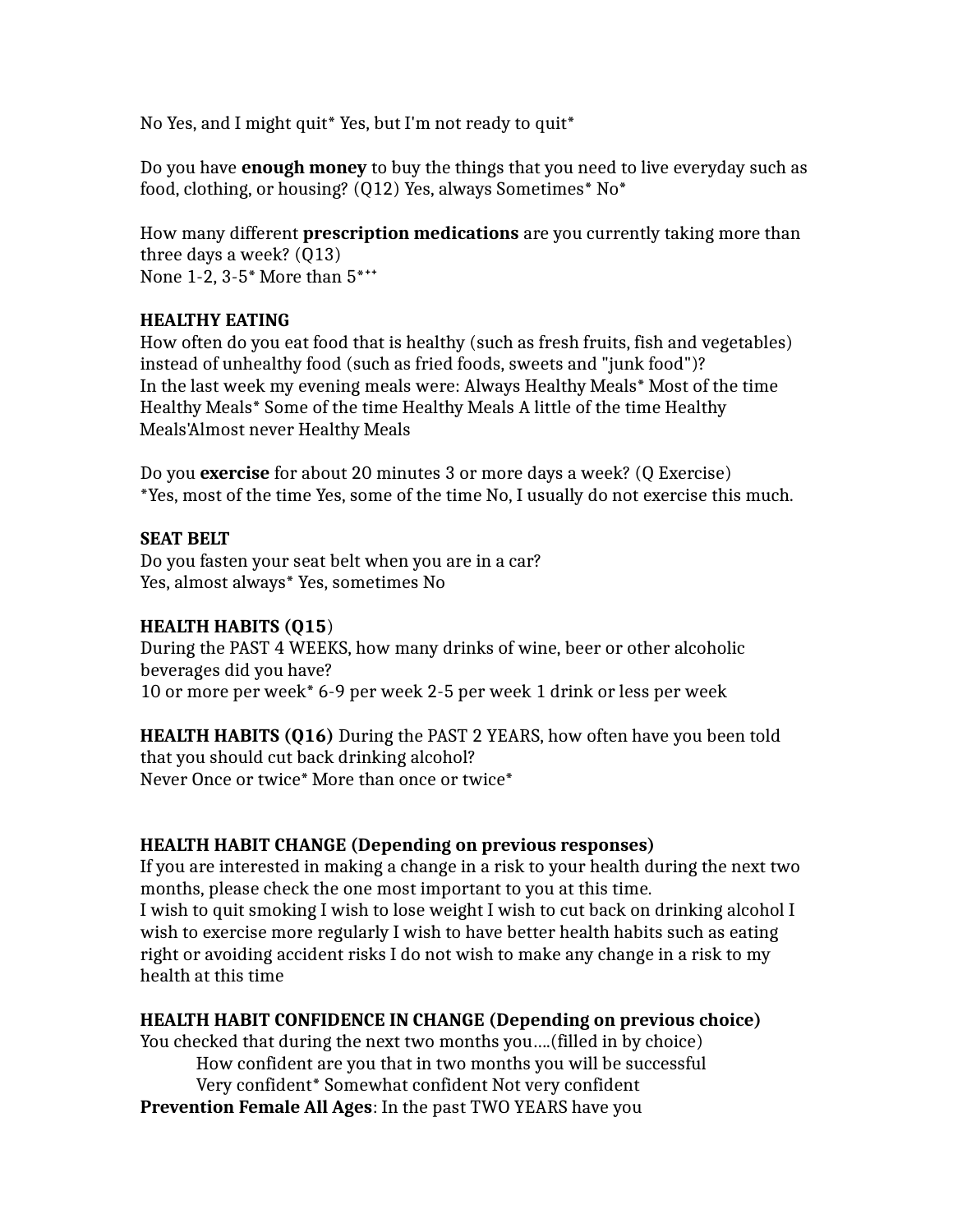(Q18A) Had a pap test for cervical cancer? Yes\* No I am not sure

## **Female all Ages :RELATIONSHIPS (Q19)**

During the past 4 weeks, how often have problems in your household led to: Insulting or swearing? Threatening? Yelling? Hitting or pushing? None of the time A little of the time Some of the time\* Most of the time\* All of the time\*

## **Prevention Female 50+:** In the past TWO YEARS have you had:

A mammogram for breast cancer? (Q21A) Yes\* No I am not sure A test for fat (cholesterol) in the blood? (Q21B) Yes\* No I am not sure A test for cancer of the bowel? (Q21C) Yes\* No No, but I had a colonoscopy in the past 9 years.

## **Prevention Female Under 50**: Have you had GOOD EDUCATION about:

Birth control? (Q22A) Yes\* No I am not sure Avoiding sexual diseases? (Q22B) Yes\* No I am not usre The advantages and disadvantages of mammography and cholesterol testing in young women? (Q22C) Yes\* No I am not sure

**Prevention Male 50+:** In the past TWO YEARS have you had:

A test for fat (cholesterol) in the blood? (Q24A)

Yes\* No I am not sure

A test for cancer of the bowel? (Q24B) Yes\* No Yes No No, but I had a colonoscopy in the past 9 years.

Good education about the advantages and disadvantages of a blood test for prostate cancer? (Q24C) Yes\* No I am not sure

**Prevention Male Under 50:** In the past TWO YEARS have you had: A test for fat (cholesterol) in the blood? (Q25A) Yes\* No I am not sure

# **You indicated earlier that you have breathing problems.**

How would you **rate the information** your doctor or a nurse gave you about: Excellent\* Very Good\* Good Fair Poor I do not remember receiving any information

How to **adjust medicines** for your shortness of breath?(Q Breathing 1A) How to **use inhaled** medicines? (Q Breathing 1B)

Do you use an **inhaled steroid**? (Q Breathing 2) Yes\* No Not sure

### **You indicated earlier that you have diabetes.**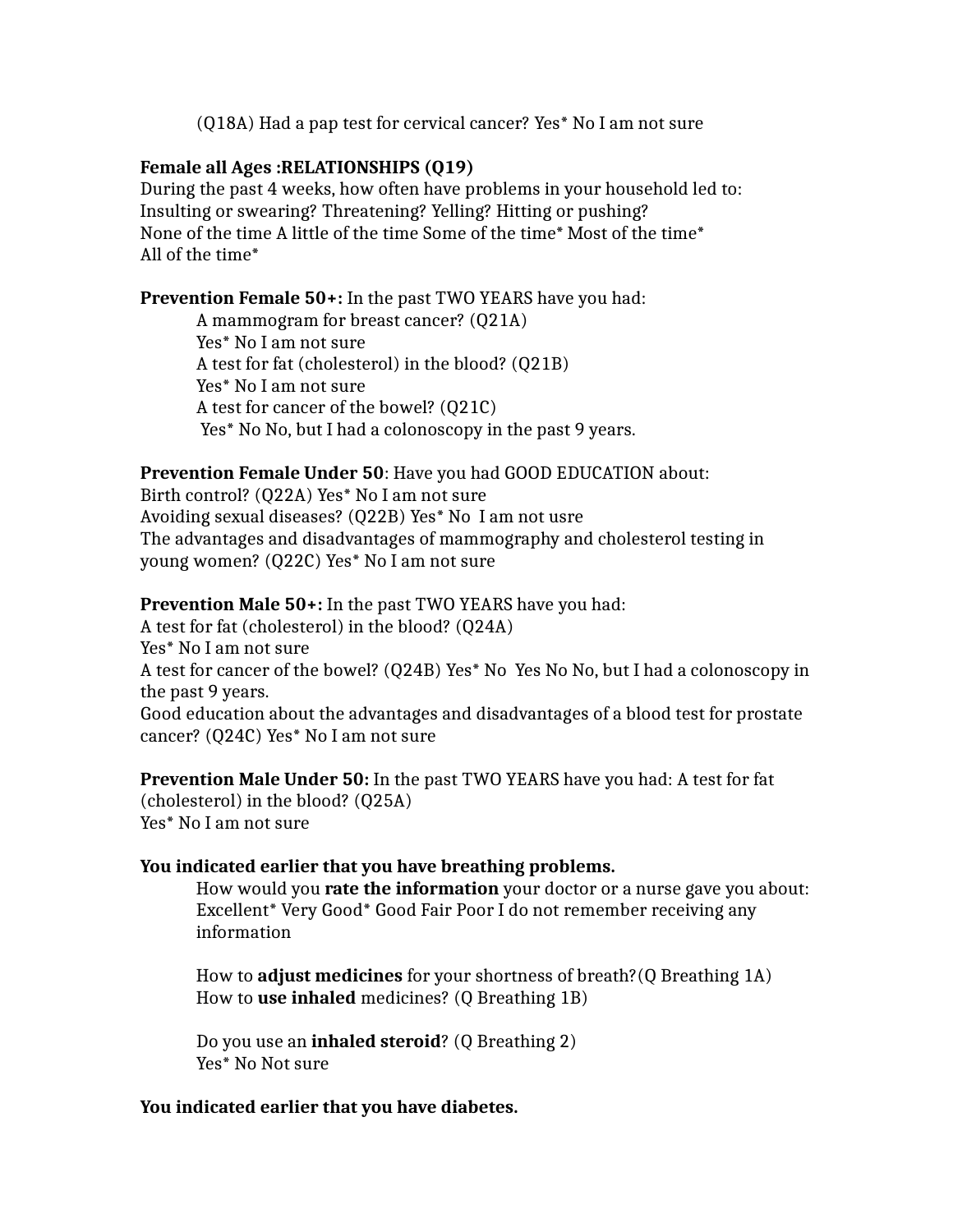How often do you keep your **blood sugar (glucose) in normal range** (between 80 and 150)? (Q Diabetes 1) I do not test my blood sugar \*All of the time \*Often Sometimes Rarely Never

How would **you rate the information** your doctor or a nurse gave you about: \*Excellent \*Very Good Good Fair Poor I do not remember receiving any information

Having your **eyes checked**? (Q Diabetes 2A) How to **check feet** and choose proper shoes? (Q Diabetes 2B) How to **adjust medicines for diabetes** and recognize when to call a doctor or nurse for help? (Q Diabetes 2C)

If your **blood sugar level before eating** was checked in the past four weeks, what was it? (Q Diabetes 3) Less than 100 101-120 121-140 141-160 161- 180 181-200 201-250 Over 250

#### **You indicated earlier that you have high blood pressure**

How would you rate the **blood pressure information** your doctor or nurse has given you? \*Excellent \*Very Good Good Fair Poor I do not remember receiving any information

What to do if you **miss a dose** of your medicine? (Q HBP 1A) The effect of **weight and salt** on our blood pressure? (Q HBP 1B) The **problems blood pressure medications** might cause you? (Q HBP 1C)

Do you **check your own blood pressure**? (Q HBP 2) \*Yes, often Yes, sometimes Almost never Never

What was your last blood pressure? (Q HBP 3A) High Number (systolic) Under 100 100-120 121-130 131-140 141-150 151- 160 161-170 Over 171 I don't know Low Number (diastolic) (Q HBP 3B) Less than 60 60-70 71-80 81-90 91-100 101-110 Over 110 I don't know

#### **[For Hypertension, Diabetes, and Heart Disease]**

What was your **last total cholesterol level**? (Q Heart 0) Less than 100 101-130 131-160 161-180 181-200 201-220 221-240 Over 240 I don't know

#### **You indicated earlier that you have heart trouble.**

Have you ever had a **heart attack**? (Q Heart 1A) Yes No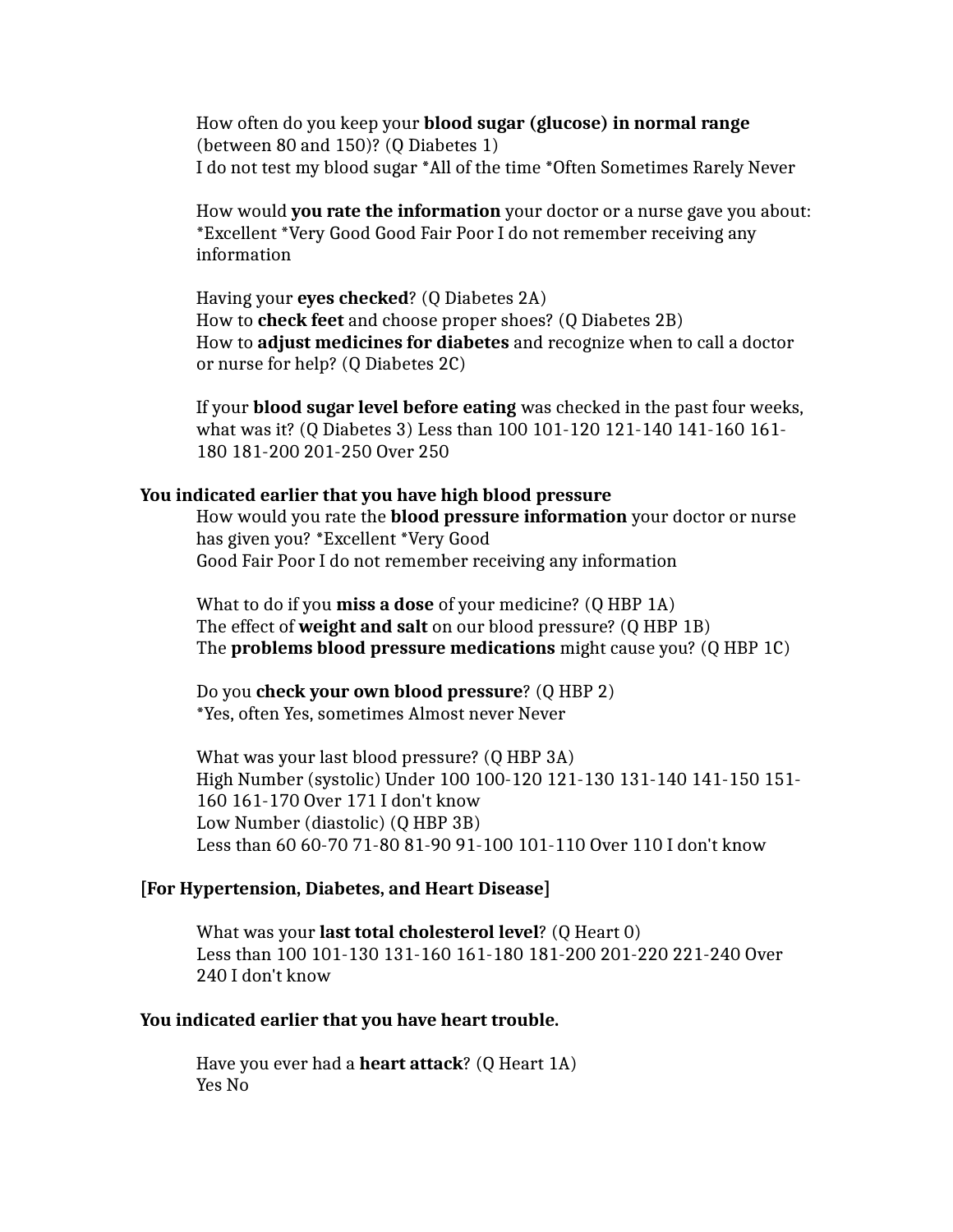If you answered yes, are you taking aspirin and a "beta blocker" such as propanolol (Inderal), or other "beta blocker" drugs that end with a 'lol'? (Q Heart 1B) Yes\* No I am not sure

Have you had a **stroke, paralysis or "shock"?** (Q Heart 2A) Yes No

In the last month, have you **used nitroglycerin for chest pain**, tightness or angina? (Q Heart 3A)

Yes No

If you answered yes, how satisfied are you that everything is being done for your chest pain, tightness or angina? (Q Heart 3B) \*Completely satisfied \*Mostly satisfied Somewhat satisfied Mostly dissatisfied Not satisfied at all

Have you been told that you have **heart failure**? (Q Heart 4A) Yes No

> If you answered yes, how would you rate the information your doctor or a nurse gave you about

\*Excellent \*Very Good Good Fair Poor I do not remember receiving any information

The effect of **weight and salt** on your heart failure? (Q Heart 4B) How to **adjust medicines** for your weight, shortness of breath and leg swelling? (Q Heart 4C)

Describe here any **medical errors (mistakes)** that you or your family have experienced. Errors include such things as mixed up medications or poor treatment that result in harm or additional problems. If possible, be sure to tell us the cause of the error and how it might have been avoided. Your response will help us to improve future care delivery.

If you wrote in an error or harm, please help us by choosing ANY of the following categories for this error. (Please mark all that apply) \*ALL MUST BE PRESENT TO BE CODED A HARM

\*It caused harm, hurt or injury (Q Open 1) \*It happenend within the last year (Q Open 2) \*It happened to me (Q Open 3)

How **confident** are you that you can control and manage most of your health problems? (Q Control)

\*Very confident Somewhat confident**++** Not very confident**++** I do not have any health problems.

What would it take to increase your health confidence so that you could say that you are "very confident" you can control and manage most of your health problems during the next 2 months? (Open ended)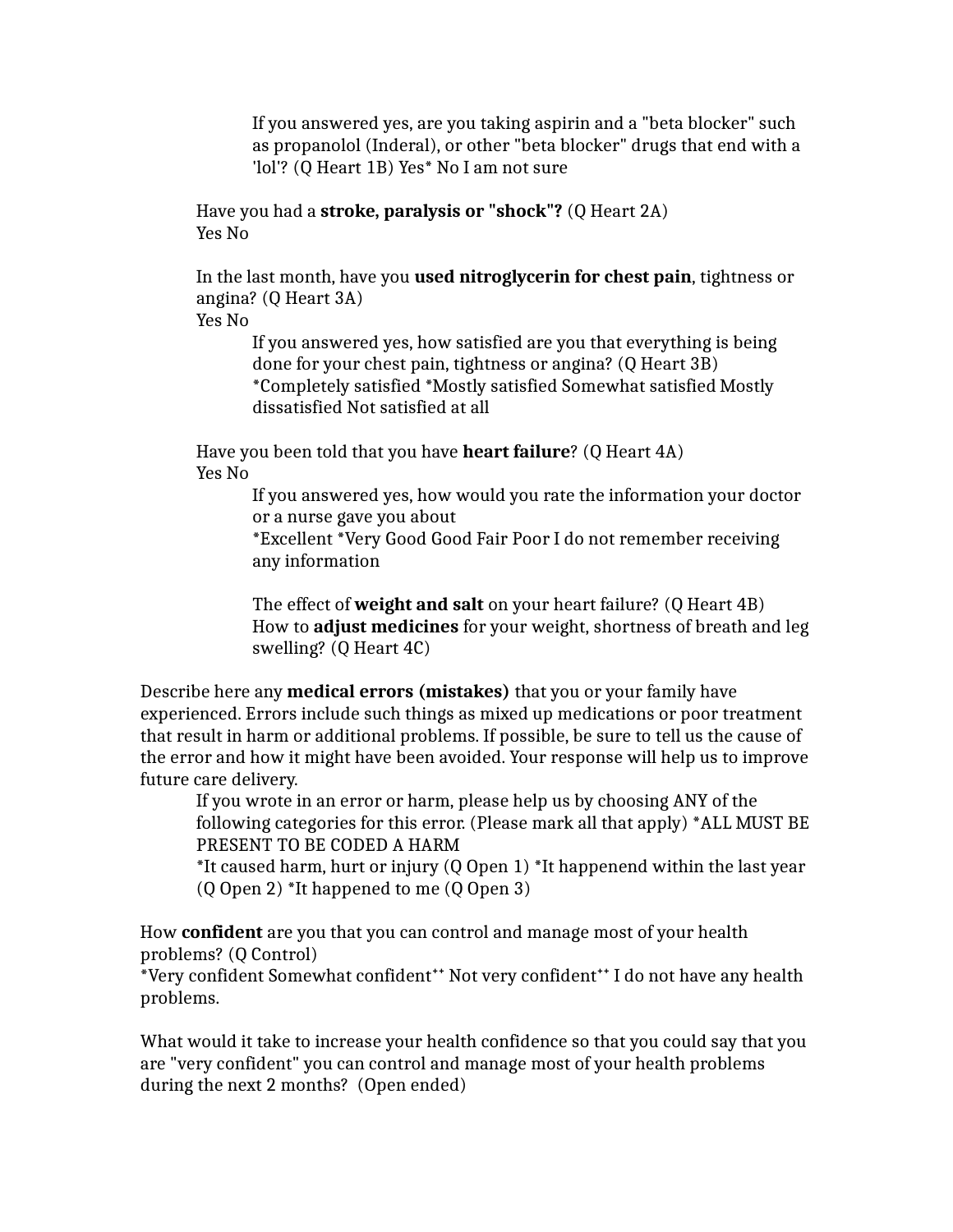#### **MEDICAL HOME PROCESSES**

When you visit your doctor's office, how often is it well organized, **efficient,** and does not waste your time? (Q Efficient)

\*Most of the time Some of the time Almost never is it efficient. It often wastes my time. Does not apply to me. I seldom visit a doctor's office.

During the PAST TWO WEEKS, how much did physical health or emotional problems **keep you from working** the hours you needed to work? (Q Present) Physical or emotional problems DID NOT LIMIT my ability to work at all. \*Physical or emotional problems DID LIMIT my ability to work a small amount (about 10 to 20%)

\*Physical or emotional problems DID LIMIT my ability to work a large amount (more than 20%)

In the PAST 3 MONTHS did you have an **illness or injury** that kept you in bed for all or most of the day? (Q26) Yes\* No

In the PAST YEAR did you **stay in a hospital** overnight or longer? (Q27) Yes\* No

Do you have one person you think of as your **personal doctor or nurse**? (Q28) Yes\* No

Are you now also seeing a **specialist physician**? Yes No I am not sure

If you are seeing a specialist physician and your primary physician do you have **one doctor who you feel is in charge** of your medical care? Yes\* No I am not sure

Overall, are there things about the **medical care from your specialist physician (or physicians)** that could be better? No, the specialist(s) care is perfect\* Yes, some things Yes, lots of thing

Are there things about your **medical care** that could be better? (Q29) No, my care is perfect\* Yes, some things Yes, a lot of things

How **easy is it for you to get medical care** when you need it? (Q30) Very Easy\* Easy Somewhat Difficult Very Difficult I have not needed medical care

When you think about your health care, how much do you agree or disagree with this statement: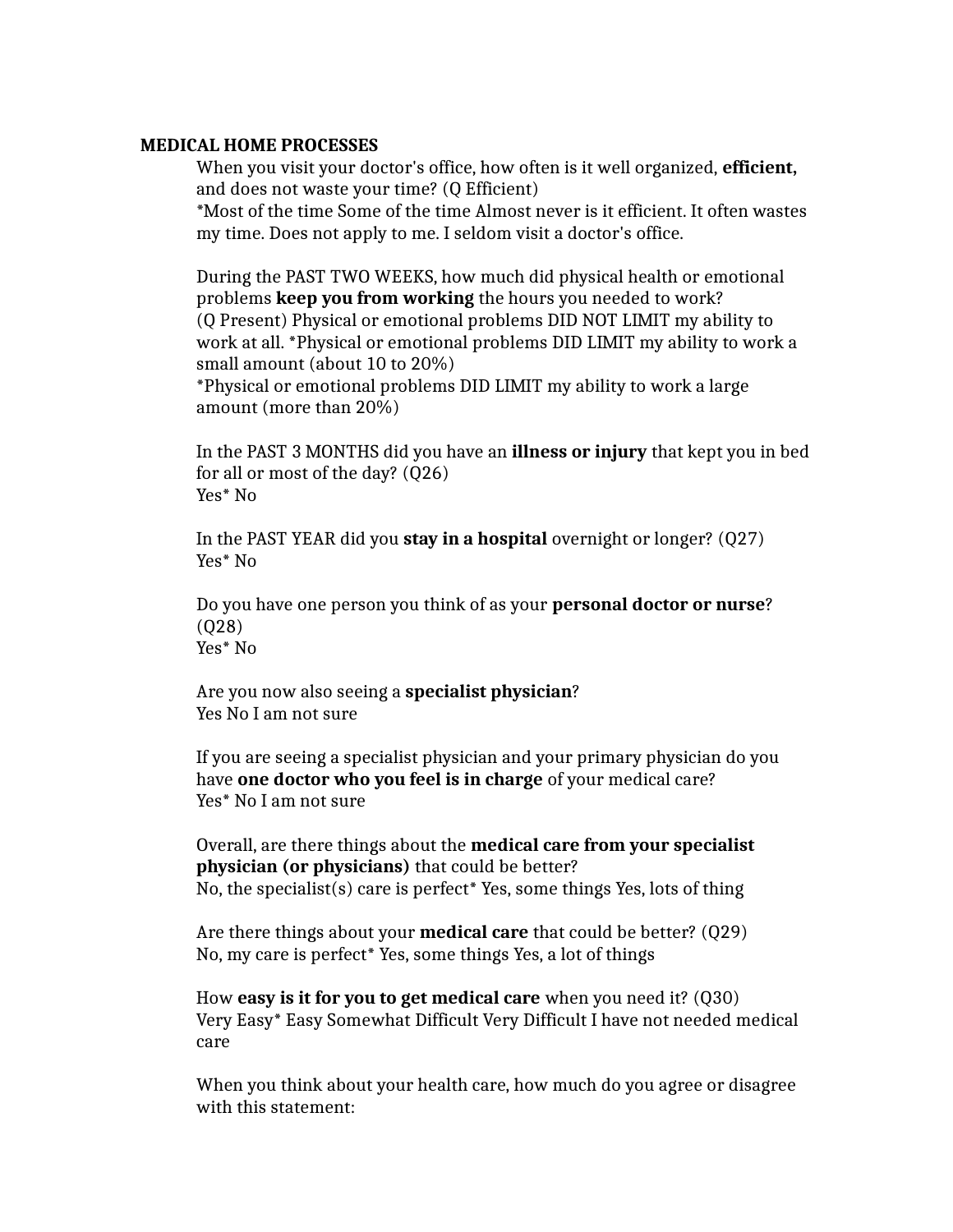I **receive exactly what I want and need** exactly when and how I want and need it.

Strongly Agree\* Somewhat Agree Somewhat Disagree Strongly Disagree

You checked that you **have used the hospital or the emergency department in the past 12 months**. If this is true,

**How many different times have you used the hospital or emergency** department?

'1 time'2-4 times 5 or more times I have not used the hospital or emergency department in the past 12 months

Do you think that there was something you or a doctor **could have done to avoid** the hospital admission or visit to the emergency department? Yes, I am sure that if I had received better medical care or information I might have avoided time in the hospital or emergency department Maybe, if I had received better medical care or information I might have avoided time in the hospital or emergency department No, I can think of nothing a doctor or I could have done to avoid it. My time in the hospital or emergency department was necessary\*

**ADDITIONS BASED ON AGE 65-69:** Quality of Live, Overall Health, Falls in year, Fear of falls, Driving difficulties, Home hazard info, Keep track of med info, Taking meds as prescribed. Refer to the geriatric survey for wording.

**OPTIONS: CAHPs (Can be activated completely or randomly to reduce response burden for patients. The template used is includes items 6-23 and 41-43 from 2016 PQRS that are comparable to the 2012 CAHPs). The many remaining PQRS items that focus on decision making for tests, medications, and surgical treatments and discussion of prescriptions are new, rely heavily on remote recall and are more directly assessed and or managed by HowsYourHealth. We have chosen three of these PQRS items for cross correlation about i) test follow-up information, ii) medication instruction intelligibility, and iii) sharing of personal health information.**

## **OPTION: REVIEW OF SYSTEMS (Must be activated… Adds length to assessment but documents for billing purposes)**

Purpose of Doctor appointment Please complete the following: Is your main purpose in coming to the office for a NEW concern or problem or a KNOWN (older) concern or problem? NEW concern or problem KNOWN (OLDER) concern or problem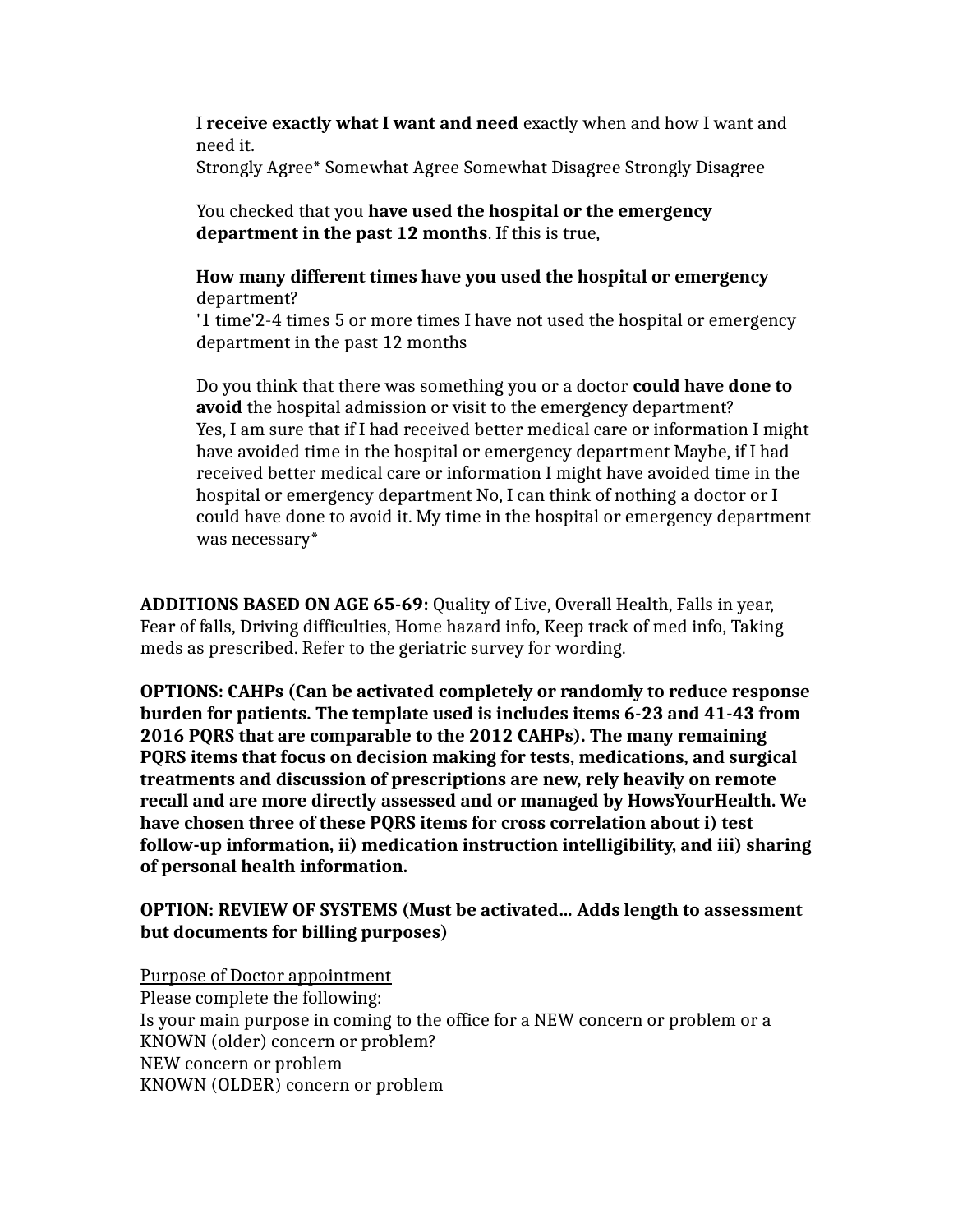#### What is the concern or problem?

What does the concern or problem mean to you?

## Are you bothered by problems/symptoms in any of the following areas.

Check any that are new or bothersome. Stomach or Bowel: sick to stomach vomiting abdominal pain constipation diarrhea blood in stools Heart: chest pain heart 'pounding or skipping' Eyes: double vision sudden loss of vision Lungs: cough wheezing shortness of breath Sexual: impotence irregular period vaginal bleeding after menopause Urine: frequent or painful urination bloody urine Feelings: depression anxiety Bones or Muscles: joint pain muscle weakness

Skin: